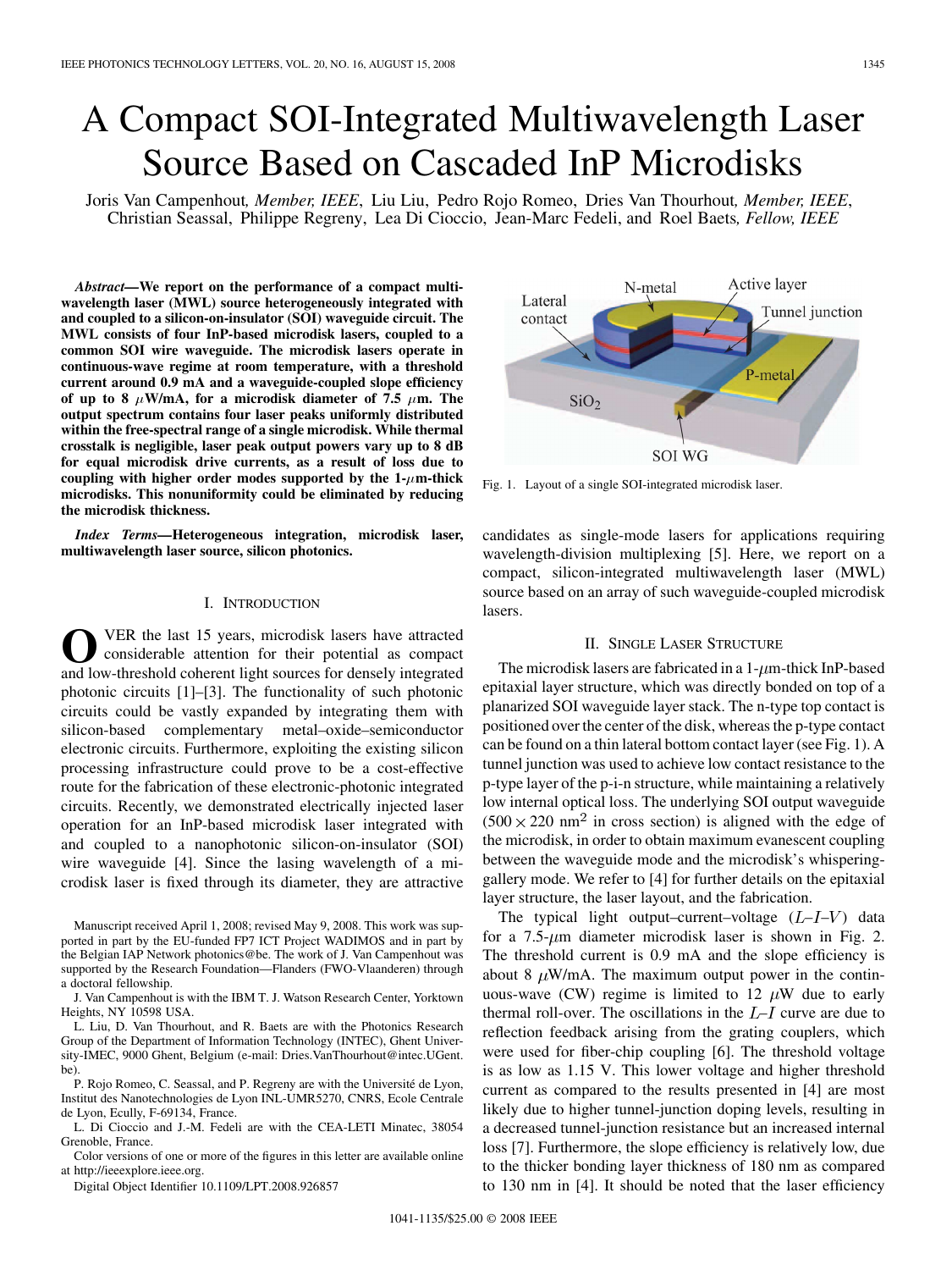

Fig. 2. Typical measured  $L-I-V$  data for a single 7.5- $\mu$ m diameter microdisk laser. The inset shows the lasing spectrum at 4.0 mA.



Fig. 3. Microscope image of the MWL source (prior to metallization) consisting of four microdisk lasers coupled to a common, underlying SOI wire. The arrow indicates the position of the monitor grating coupler.

and output power could be improved more than tenfold by optimizing the microdisk radius, bonding layer thickness, and tunnel-junction doping [7].



Fig. 4. Measured output spectrum for the MWL for a drive current of 3.5 mA for each of the four microdisk lasers. The dotted lines indicate the equally distributed wavelengths.



Fig. 5. Balanced output spectrum obtained by adjusting the individual microdisk drive currents.

## III. MULTIWAVELENGTH LASER STRUCTURE

The MWL structure consists of four microdisk lasers coupled to a common SOI wire waveguide, as illustrated in Fig. 3. The nominal microdisk diameters were 7.632, 7.588, 7.544, and 7.5  $\mu$ m for lasers L1, L2, L3, and L4, respectively, such that the laser peaks are uniformly spread within the free-spectral range  $\Delta \lambda_{\rm FSR}$  of a single microdisk. The output SOI waveguide is terminated at both ends by a grating coupler. The MWL output spectrum measured at the leftmost grating coupler—normalized for the grating coupler spectrum—with all lasers biased at 3.5 mA is shown in Fig. 4. It can be seen that the laser peaks of lasers L1, L4, and L3 are indeed almost uniformly distributed within the free-spectral range (32 nm) of laser L2, which is almost lasing in two modes. The lasing wavelengths of nominally identical microdisk lasers on the same chip and under identical driving conditions varied by less than  $\pm 500$  pm.

However, the laser peak belonging to the laser positioned the furthest away (L4) from the used grating coupler is about 8 dB weaker than that of the nearest one (L1). For the lasers positioned closer to the monitor grating coupler, we observe a gradual increase in output power. Therefore, we believe that a large fraction of this nonuniformity is attributed to coupling losses to the vertically higher order modes of the relatively thick microdisks (1  $\mu$ m), when the laser light passes under the neighboring disks on its way to the grating coupler. This assumption was verified by grating-to-grating transmission measurements and numerical simulations which revealed a much greater disk-waveguide coupling for these higher order modes as compared to the fundamental lasing mode. Further contributions to the nonuniformity arise from variations in fabrication and from spectral misalignment of the laser peak with the peak gain wavelength.

The MWL output spectrum can be made uniform be applying different bias currents to the microdisk lasers, as shown in Fig. 5. However, this approach might be difficult for MWLs with a large number of wavelength channels, as the nonuniformity scales directly with the number of microdisks. An alternative solution is to use a thinner InP-based epitaxial layer structure which is single-mode in the vertical direction, thereby effectively eliminating the coupling loss. Simulations indicate that for a single-mode thickness of 300 nm, the nonuniformity could be suppressed to less than 0.1 dB per waveguide-disk crossing. However, for these thinner disks, the contribution of the absorption loss in the tunnel junction to the total internal loss grows rapidly and the doping levels should be lowered accordingly